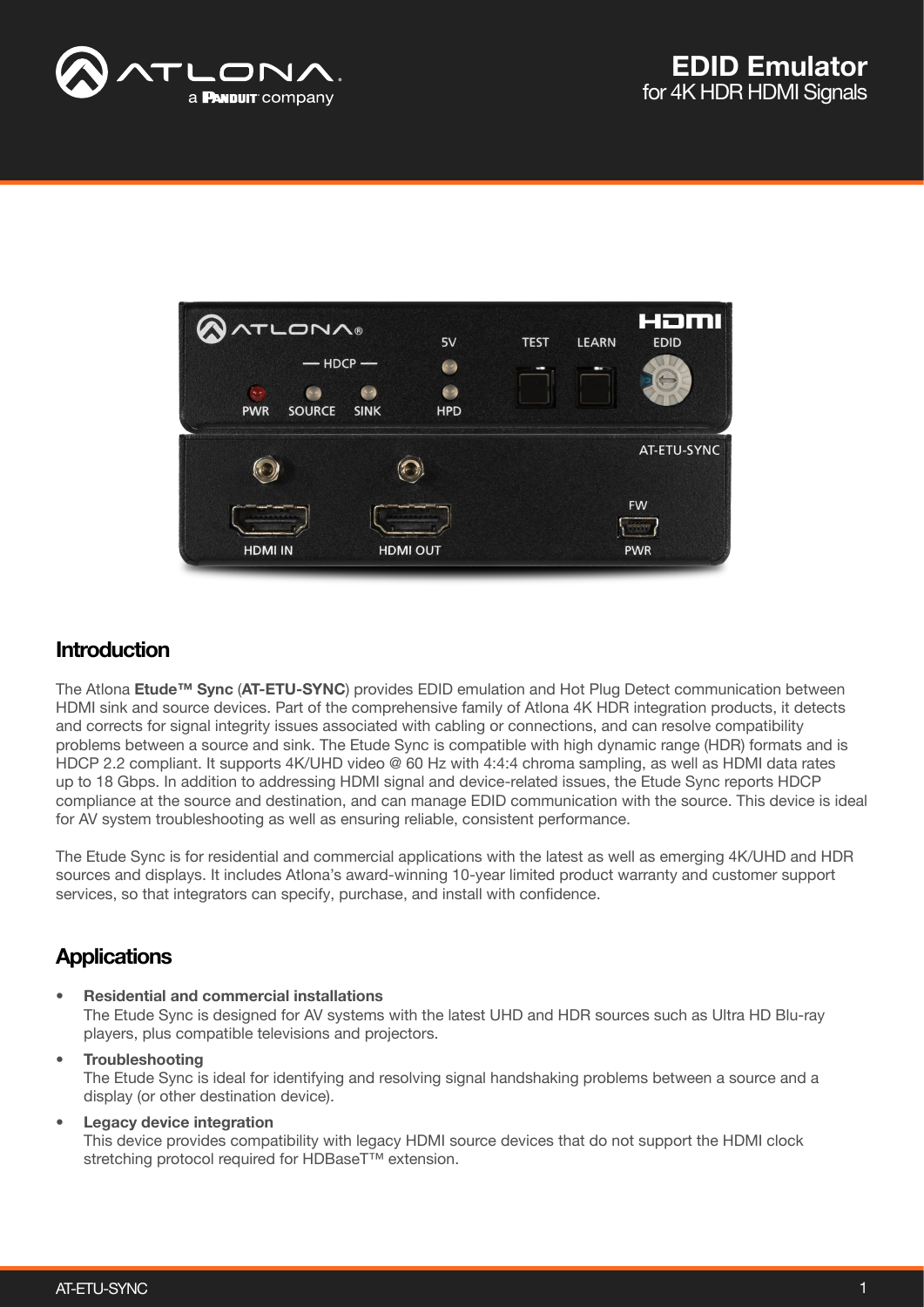

## Key Features

## EDID emulation and management for HDMI signals

- Provides EDID to the HDMI source device from the display or the Etude Sync's internal memory.
- Ability to capture EDID from a display and store in memory.
- Ensures desired audio formats and video resolutions are provided to the AV system.

## 5 Volt and Hot Plug Detect emulation for HDMI source and sink communications

- Restores +5 volt and HPD signals lost due to issues at the source or display, as well as faulty or long cables.
- Enables the essential signal handshaking necessary for the source to deliver video content.

#### Detects and resolves issues associated with signal handshaking between source and destination devices

- Ideal for troubleshooting performance or reliability issues related to cabling, terminations, source and display compatibility, and other factors.
- Quickly and easily installs into AV systems to address HDMI signaling or EDID problems and ensure dependable operation.

#### 4K/UHD capability @ 60 Hz with 4:4:4 chroma sampling, plus support for HDR formats

- Ideal for new and emerging 4K/UHD and HDR-capable sources and displays.
- Compatible with 4K HDR10 and Dolby® Vision™ @ 60 Hz.

## HDCP 2.2 compliant

- Adheres to latest specification for High-bandwidth Digital Content Protection.
- Allows protected content stream to pass between devices.

## Provides HDMI signal regeneration for source devices

- Allows legacy HDMI sources such as cable television set-top boxes to be used in newer systems.
- Addresses the lack of support for the HDMI clock stretching protocol required in HDBaseT extenders.

## Multi-channel audio compliant

- Passes through multi-channel audio formats from the HDMI input.
- Supports PCM, Dolby Digital, Dolby Digital Plus™, Dolby TrueHD, Dolby Atmos®, DTS® Digital Surround™, DTS-HD Master Audio™, and DTS:X<sup>®</sup>.

## Field-updatable firmware

Device can be updated in the field via USB port.

## Front panel power and signal status LEDs

- LED indicators provide power and signal status information for +5 volt source supply, hot plug detect, and HDCP.
- Quick and easy identification of connection or signal integrity problems, as well as HDCP compliance at source and destination.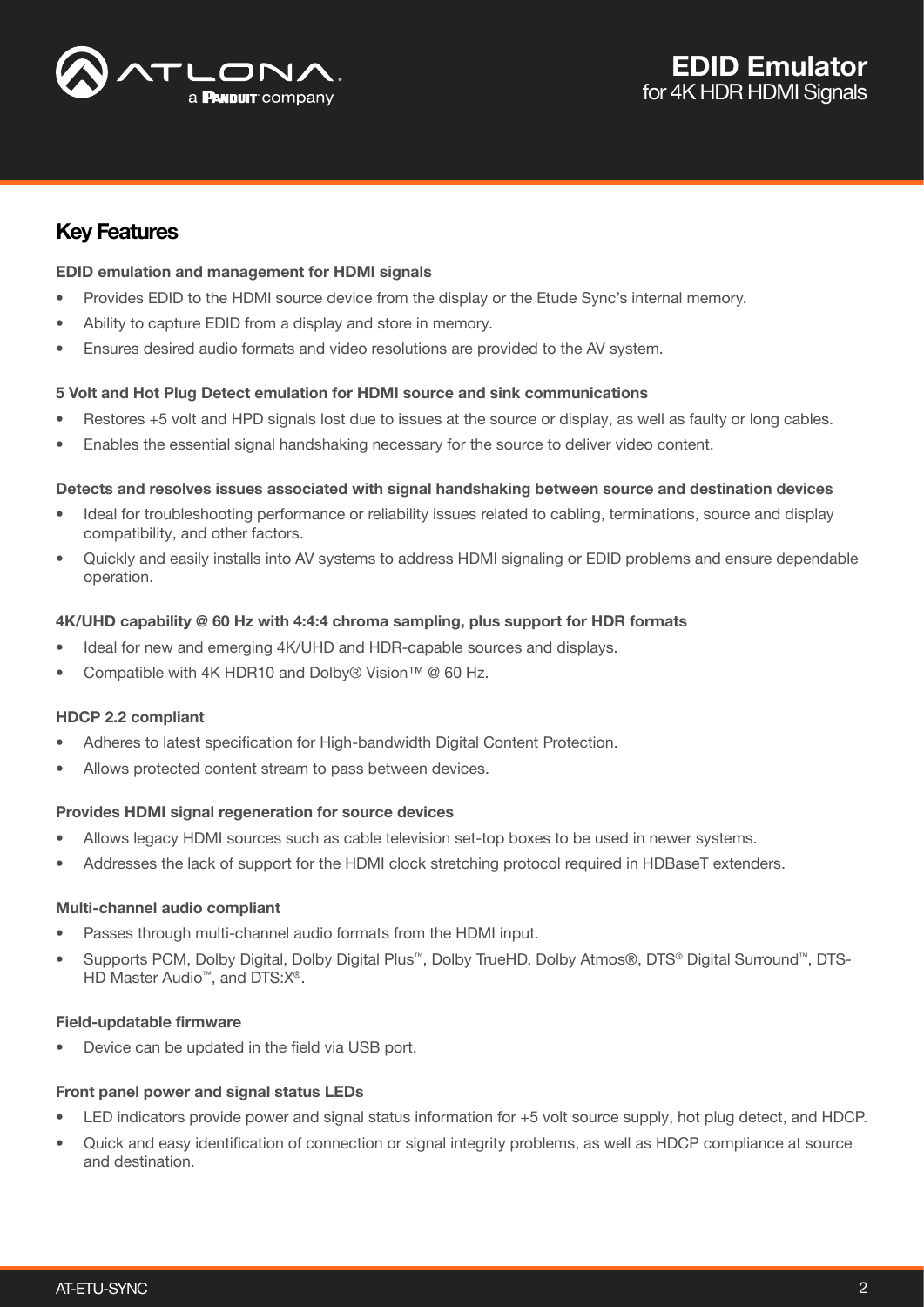

# Key Features (continued)

#### USB-powered with the included power supply or local device

- Flexible options available for installing the Etude Sync in the field.
- For testing or troubleshooting, device can conveniently be powered by a laptop or any available USB port nearby.

#### Low-profile, 1 inch (25 mm) high enclosure

- Easy installation into racks and confined spaces.
- Keeps devices out-of-sight when placed in public spaces.

#### Included accessories

User guide, USB cable, and external universal power supply.

#### Award-winning 10 year limited product warranty

- Ensures long-term product reliability and performance in residential and commercial systems.
- Specify, purchase, and install with confidence.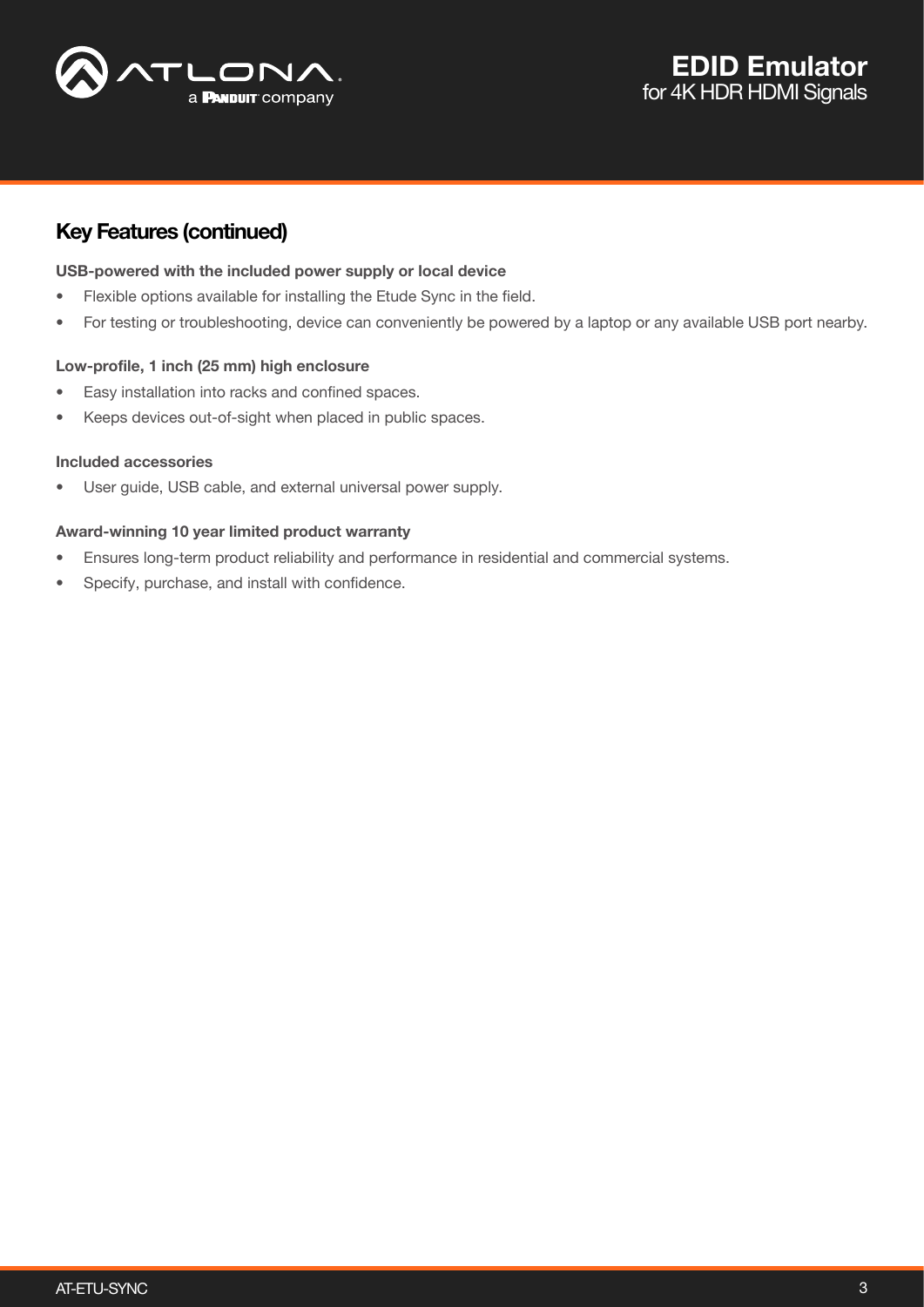

# **Specifications**

| Video                                                                                 |                                                                                                                                                         |                                                                                               |                                                                                 |                                                                                                          |  |
|---------------------------------------------------------------------------------------|---------------------------------------------------------------------------------------------------------------------------------------------------------|-----------------------------------------------------------------------------------------------|---------------------------------------------------------------------------------|----------------------------------------------------------------------------------------------------------|--|
| Signal                                                                                | Input - HDMI<br>Output - HDMI                                                                                                                           |                                                                                               |                                                                                 |                                                                                                          |  |
| <b>Copy Protection</b>                                                                | HDCP 1.4 / 2.2                                                                                                                                          |                                                                                               |                                                                                 |                                                                                                          |  |
| <b>Pixel Clock</b>                                                                    | 600 MHz                                                                                                                                                 |                                                                                               |                                                                                 |                                                                                                          |  |
| UHD/HD/SD                                                                             | 4096×2160@24/25/30/50/60Hz<br>3840×2160@24/25/30/50/60Hz<br>2048x1080p<br>1920x1080p@23.98/24/25/29.97/30/50/<br>59.94/60Hz<br>1920x1080i@50/59.94/60Hz |                                                                                               | 720x576p<br>720x576i<br>720x480p<br>720x480i                                    | 1280x720p@50/59.94/60Hz                                                                                  |  |
| <b>VESA</b><br>All resolutions are 60Hz                                               | 2560x1600<br>2048x1536<br>1920x1200<br>1680x1050<br>1600x1200<br>1440×900<br>1400x1050<br>1366x768                                                      |                                                                                               | 1360x768<br>1280x1024<br>1280x800<br>1152x768<br>1024x768<br>800x600<br>640x480 |                                                                                                          |  |
| <b>Color Space</b>                                                                    | YUV, RGB                                                                                                                                                |                                                                                               |                                                                                 |                                                                                                          |  |
| Chroma Subsampling                                                                    | 4:4:4, 4:2:2, 4:2:0                                                                                                                                     |                                                                                               |                                                                                 |                                                                                                          |  |
|                                                                                       |                                                                                                                                                         |                                                                                               |                                                                                 |                                                                                                          |  |
| Audio<br><b>HDMI</b> Output                                                           | <b>PCM 2.0</b><br><b>LPCM 5.1</b><br><b>LPCM 7.1</b>                                                                                                    | Dolby <sup>®</sup> Digital<br>Dolby Digital Plus <sup>™</sup><br>Dolby TrueHD<br>Dolby Atmos® |                                                                                 | DTS <sup>®</sup> Digital Surround <sup>™</sup><br>DTS-HD Master Audio <sup>™</sup><br>DTS:X <sup>®</sup> |  |
| <b>Bit Rate</b>                                                                       | 24 Mbits/s max                                                                                                                                          |                                                                                               |                                                                                 |                                                                                                          |  |
| Sample Rate                                                                           | 32 kHz, 44.1 kHz, 48 kHz, 88.2 kHz, 96 kHz, 176.4 kHz, 192 kHz                                                                                          |                                                                                               |                                                                                 |                                                                                                          |  |
|                                                                                       |                                                                                                                                                         |                                                                                               |                                                                                 |                                                                                                          |  |
| <b>Resolution / Distance</b>                                                          | 4K/UHD - Feet / Meters                                                                                                                                  |                                                                                               | 1080p - Feet / Meters                                                           |                                                                                                          |  |
| HDMI IN/OUT                                                                           | 15<br>5                                                                                                                                                 |                                                                                               | 30                                                                              | 10                                                                                                       |  |
|                                                                                       |                                                                                                                                                         |                                                                                               |                                                                                 |                                                                                                          |  |
| <b>Buttons and Indicators</b><br><b>Buttons:</b><br><b>TEST, LEARN</b><br><b>EDID</b> | 2 x buttons, momentary, tact-type<br>1 x Rotary switch                                                                                                  |                                                                                               |                                                                                 |                                                                                                          |  |
| Indicators:<br><b>POWER</b><br>SOURCE, SINK, 5V, HPD                                  | $1 \times$ RED<br>4 x GREEN                                                                                                                             |                                                                                               |                                                                                 |                                                                                                          |  |
| Connectors                                                                            |                                                                                                                                                         |                                                                                               |                                                                                 |                                                                                                          |  |
| <b>HDMI IN</b>                                                                        | 1 x Type A, 19-pin female                                                                                                                               |                                                                                               |                                                                                 |                                                                                                          |  |
| HDMI OUT                                                                              | 1 x Type A, 19-pin female                                                                                                                               |                                                                                               |                                                                                 |                                                                                                          |  |
| FW / PWR                                                                              | 1 x Mini-USB                                                                                                                                            |                                                                                               |                                                                                 |                                                                                                          |  |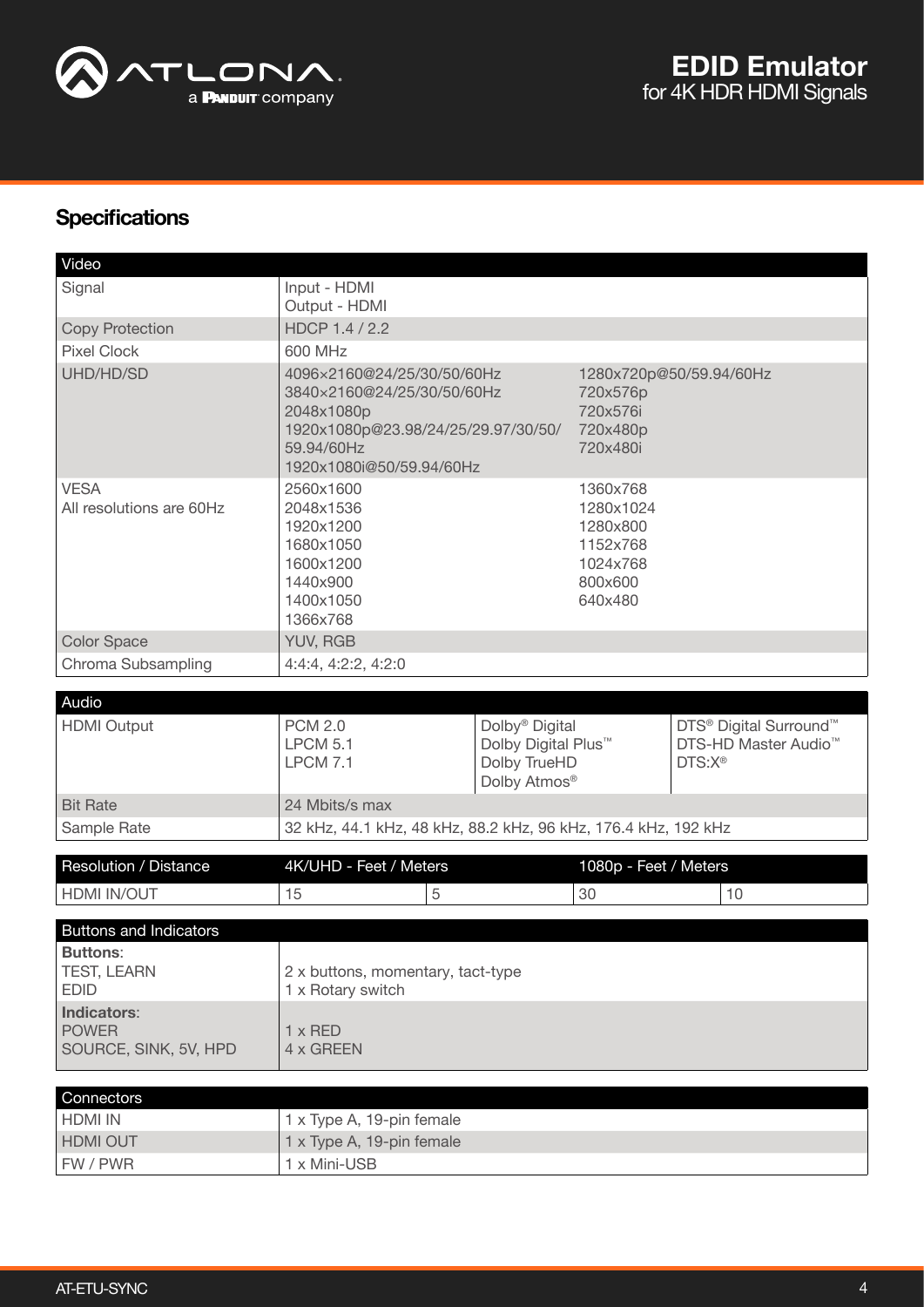

| Environmental                  | Fahrenheit                     | Celsius        |  |
|--------------------------------|--------------------------------|----------------|--|
| <b>Operating Temperature</b>   | $+32$ to $+122$                | 0 to $+50$     |  |
| <b>Storage Temperature</b>     | $-4$ to $+140$                 | $-20$ to $+60$ |  |
| <b>Operating Humidity (RH)</b> | 20% to 90%, non-condensing     |                |  |
|                                |                                |                |  |
| Power                          |                                |                |  |
| Consumption                    | 5.2 W                          |                |  |
| <b>External Power Supply</b>   | 100 - 240 V AC, 50/60 Hz       |                |  |
|                                | Output: 5 V / 1.2 A DC         |                |  |
|                                |                                |                |  |
| Dimensions (H x W x D)         | Inches                         | Millimeters    |  |
| Unit                           | $1.02 \times 4.29 \times 3.50$ | 26 x 109 x 89  |  |
| Unit (w/feet)                  | $1.02 \times 4.29 \times 3.74$ | 26 x 109 x 95  |  |
| Power Supply (AT-PS-51-U)      | $2.3 \times 4.4 \times 2.8$    | 58 x 111 x 71  |  |
|                                |                                |                |  |
| Weight                         | Pounds                         | Kilograms      |  |
| Device                         | 0.6                            | 0.27           |  |
|                                |                                |                |  |
| Certification                  |                                |                |  |
| Device                         | CE, FCC                        |                |  |
| Power Supply                   | CE, FCC, cULus, RoHS, CCC, RCM |                |  |